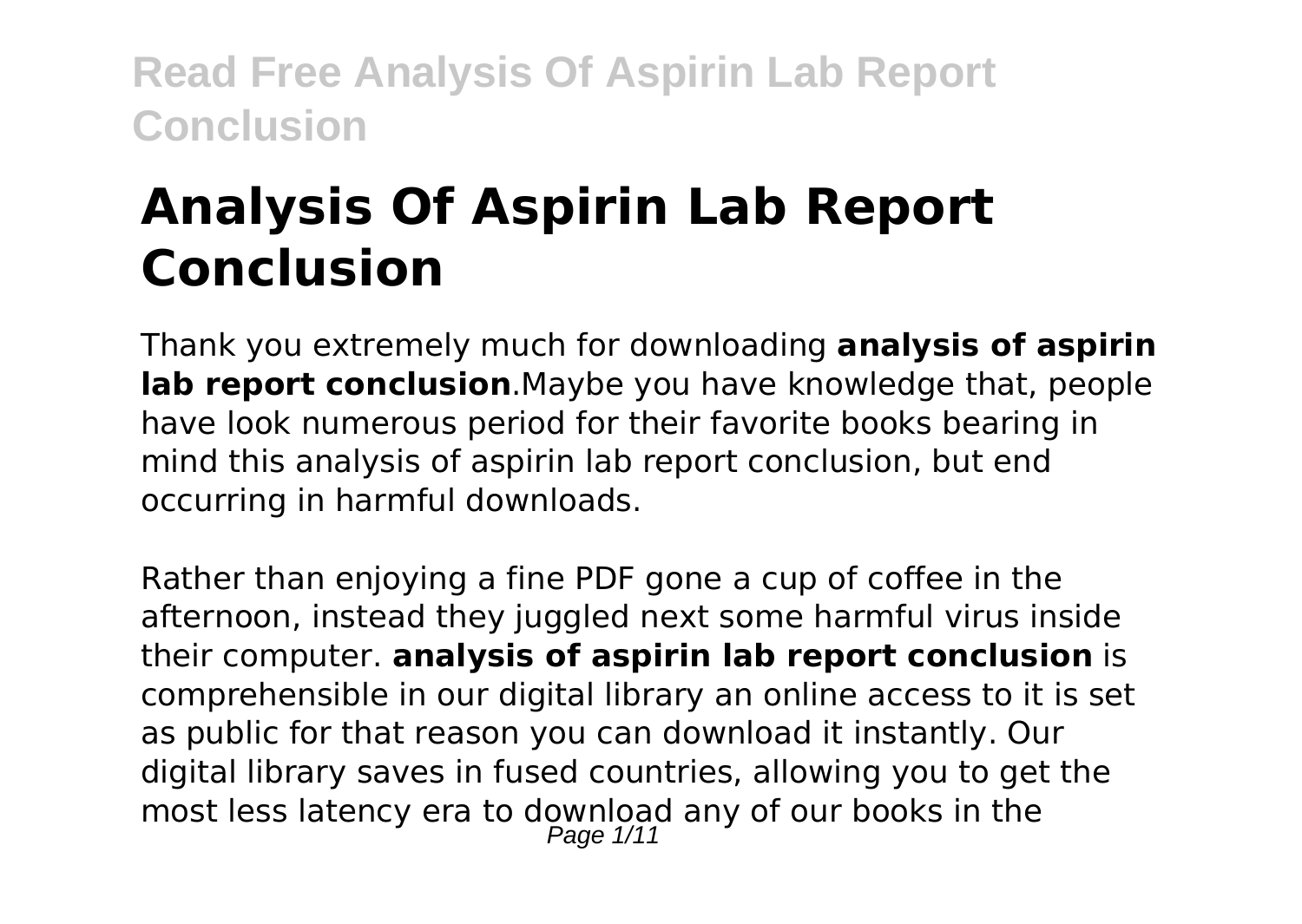manner of this one. Merely said, the analysis of aspirin lab report conclusion is universally compatible when any devices to read.

If your books aren't from those sources, you can still copy them to your Kindle. To move the ebooks onto your e-reader, connect it to your computer and copy the files over. In most cases, once your computer identifies the device, it will appear as another storage drive. If the ebook is in the PDF format and you want to read it on your computer, you'll need to have a free PDF reader installed on your computer before you can open and read the book.

#### **Analysis Of Aspirin Lab Report**

In order to determine the purity of the aspirin, it must be characterized through various techniques based on an understanding of the energy of the system on the microscopic and atomic scale. The aspirin will be characterized by three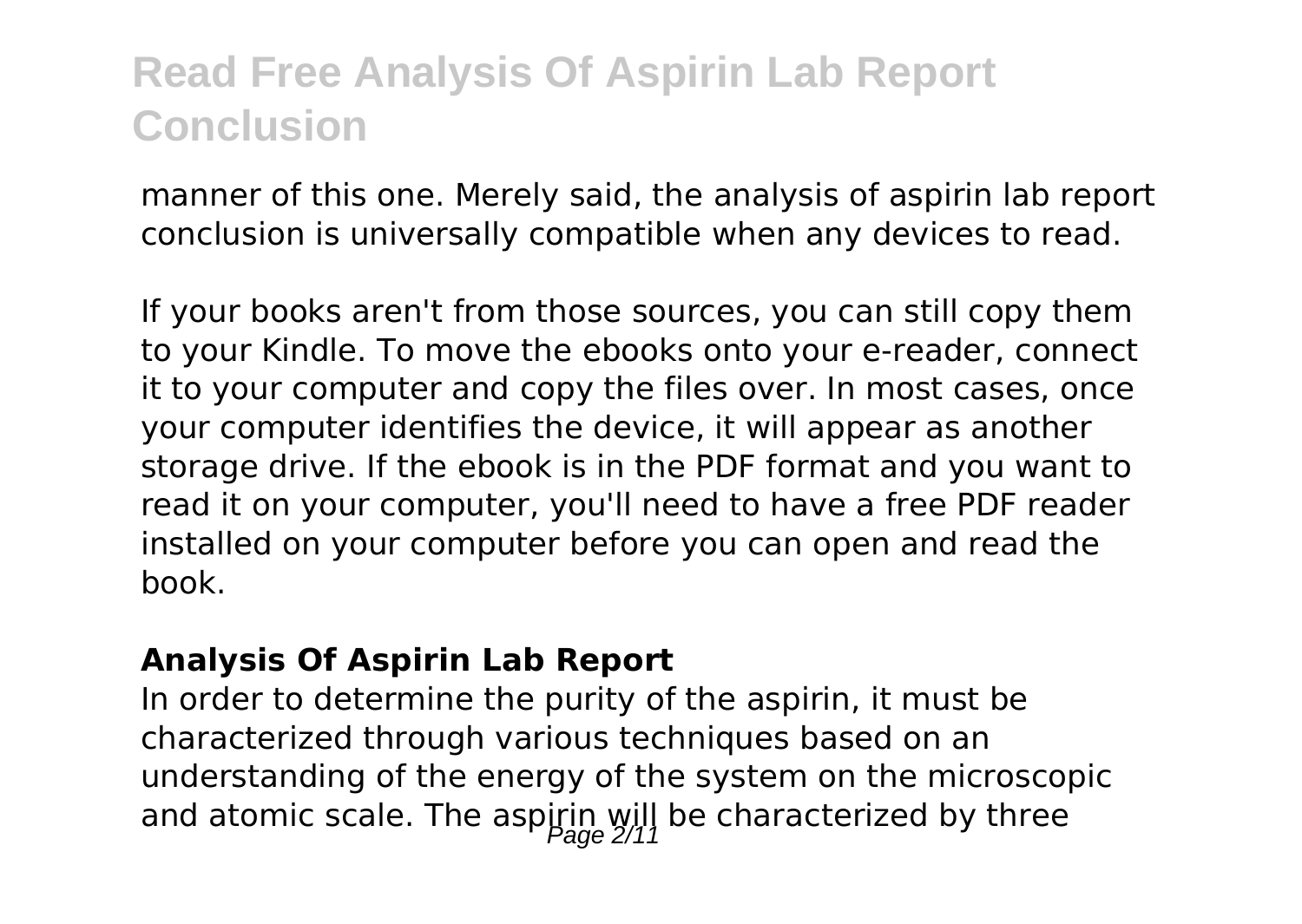methods: melting point analysis, Fourier transform infrared spectroscopy (FTIR), and Fourier transform

### **Synthesis and Analysis of Acetyl Salicylic Acid**

The purity of aspirin or acetylsalicylic acid can be analyzed by using acid-base titration. This can. be done by weighing 0.5g of the aspirin prepared in the previous experiment into a clean. Erlenmeyer flask. 25ml of alcohol is then added into the flask to dissolve the aspirin and two.

### **Analysis of Aspirin Lab Report | Titration | Sodium Hydroxide**

Synthesis of Aspirin By: Jon Torre Purpose: To determine which of four catalysts yields the fastest reaction rate in the acetylation of salicylic acid (1) to form acetylsalicylic acid (2). Reactions: Procedure and Results: Aspirin Synthesis Tap water was heated on a steam bath in a 250 mL beaker. The temperature of an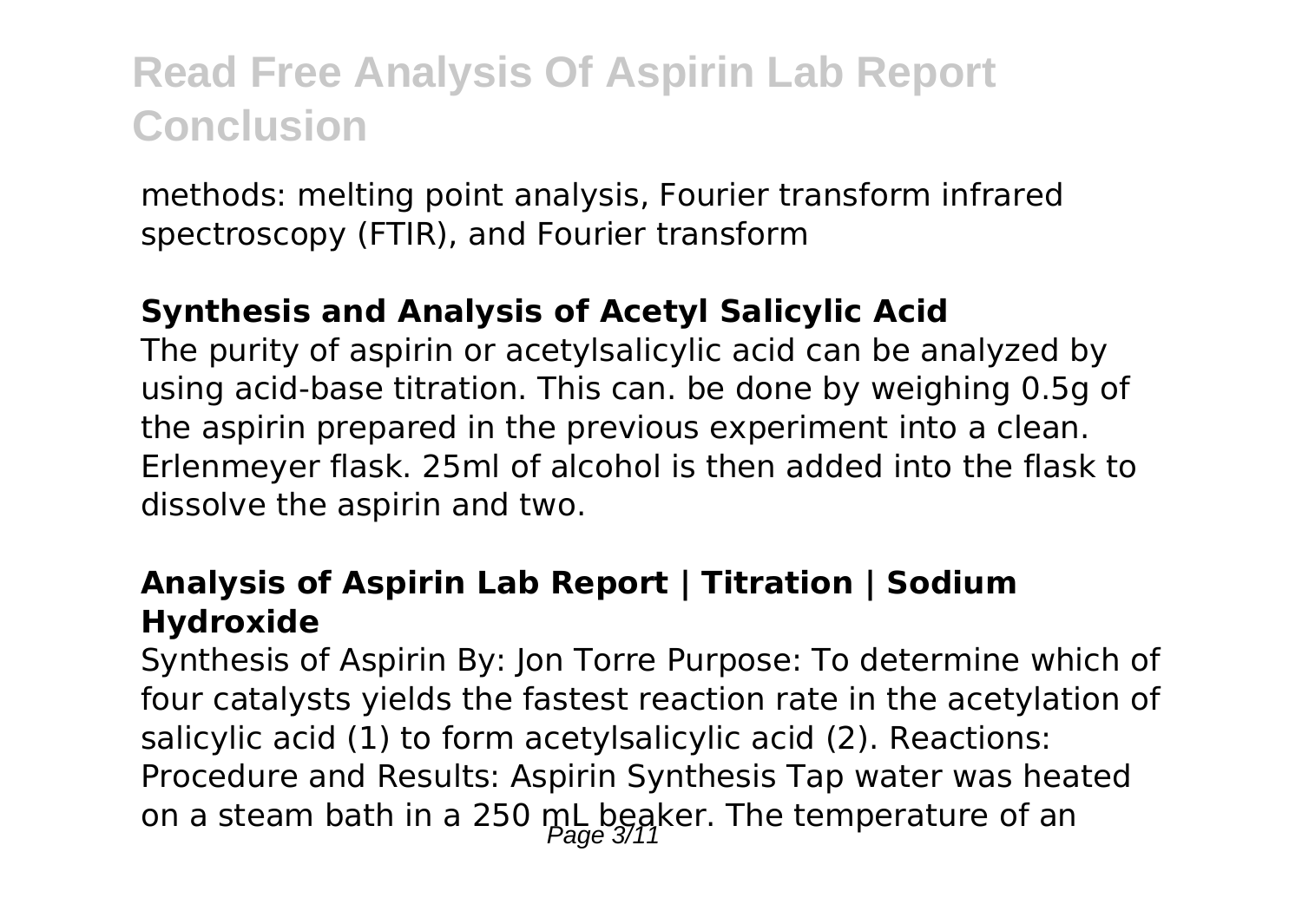alcohol thermometer was equilibrated in a beaker of room temperature tap water.

#### **Synthesis of Aspirin - Lab Report and Analysis - Odinity**

Analysis of Aspirin. Purpose To determine the purity of aspirin obtained from preparation from a solution of salicylic acid and acetic anhydride by acid-base titrations; to become acquainted with the concept of back-titration analysis.

#### **Analysis of Aspirin Lab - Scribd**

After aspirin synthesis was complete, the aspirin was analyzed using both IR and NMR spectrometers in order to determine the hydrogen atoms and organic functional groups present in the synthesized aspirin and to verify the overall identity of the aspirin.

### Aspirin Synthesis Lab Analysis - Odinity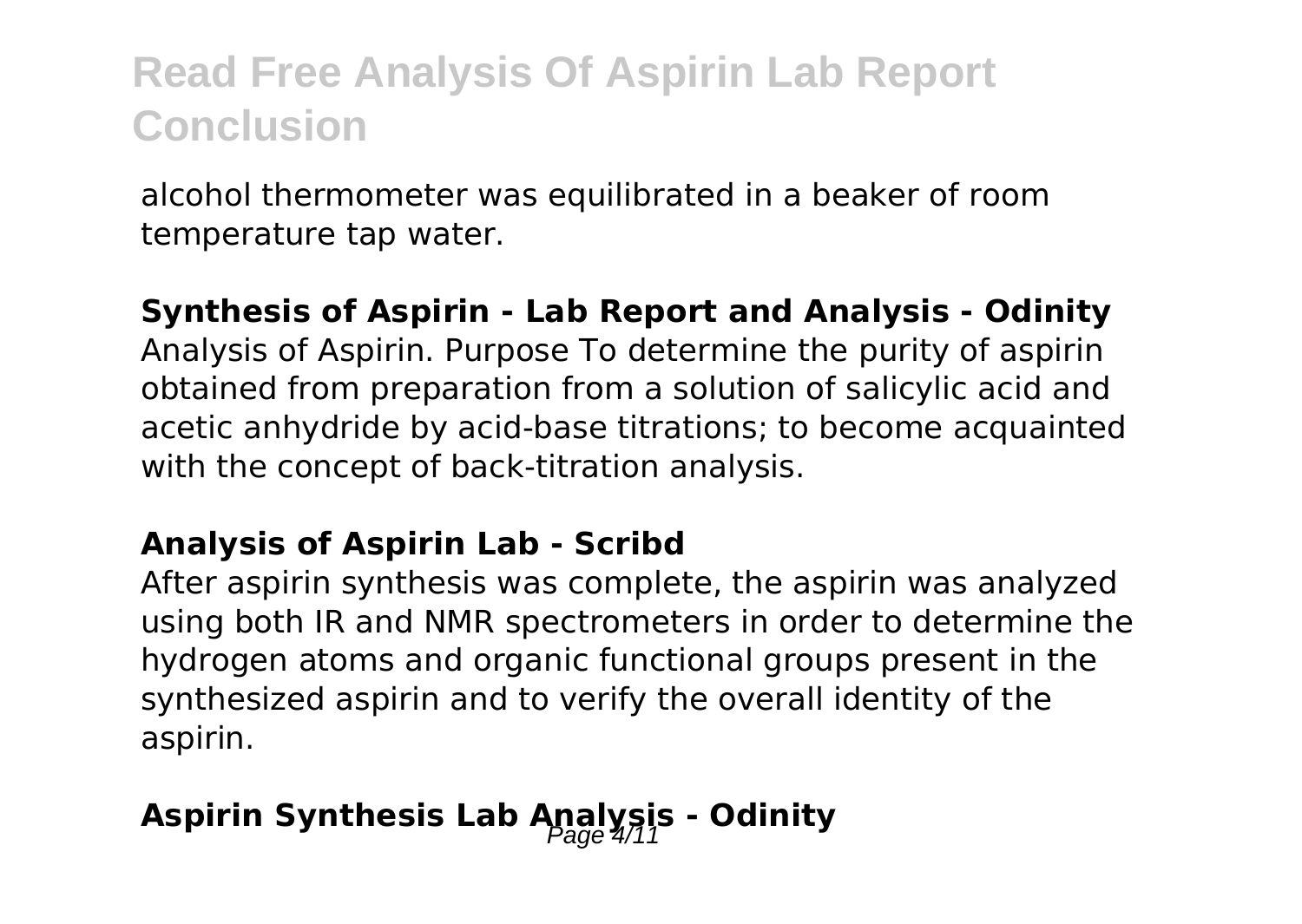Part II: Analysis of Aspirin A. Determination of the Melting Point Most organic compounds have a sharp melting point, which can be measured accurately to within 1 °C or better, using the method below. Furthermore, the measurement is easily made with a small quantity of material (a few small crystals) using a simple apparatus.

### **Chemistry 51 Experiment 11 Synthesis and Analysis of Aspirin**

Then, the aspirin product was dissolved in water and titrated with both solutions to find the percent purity of the aspirin. which was found to be 99.6% pure. This is an extremely high purity, which coincides with the quantitative analysis done in Part 1. Thus, it is doubtful that there are very many sources of error.

### Aspirin Synthesis Lab Report, by Alissa Lockwood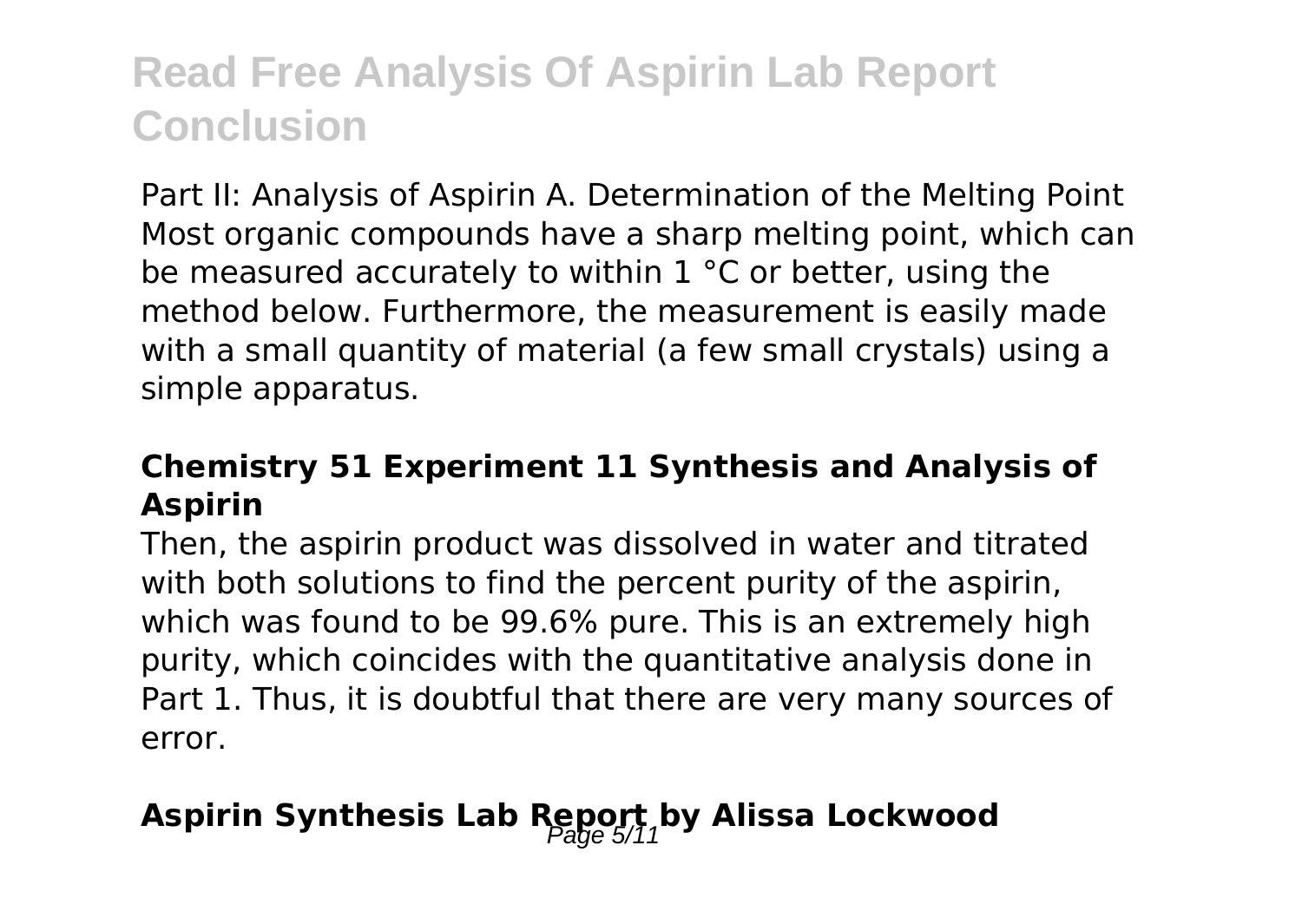ABSTRACT:An esterification reaction was performed in order to convert salicylic acid to acetylsalicylic acid, the prodrug and active ingredient in Aspirin. Salicylic acid is made less acidic by converting its alcohol functional group into an ester so that it is less damaging to the digestive system in the human body.

# **Esterification reaction: the synthesis and purification of**

**...**

Aim The aim of this experiment was to use the Spectrophotometer to determine the milligrams of acetylsalicylic acid (aspirin) in a commercial aspirin product and to compare the mass of acetylsalicylic acid in various commercial aspirin products.

### **(DOC) Experiment 3: SPECTROPHOTOMETRIC ANALYSIS OF ASPIRIN ...**

1. Titration of Aspirin Tablets. In this lab, you will determine the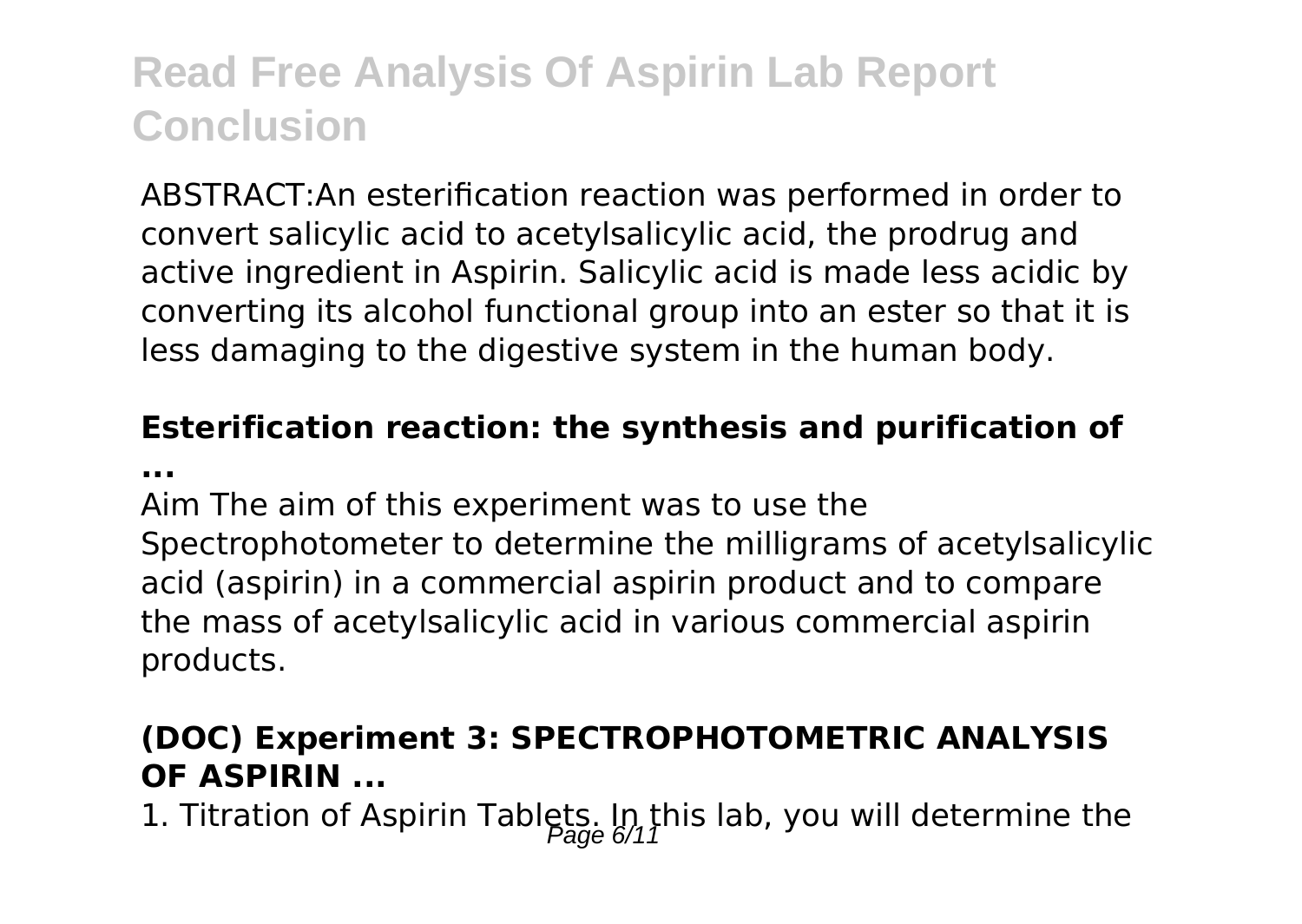percent purity of two commercially available aspiring tablets using an acid-base titration. In general, an acid and a base react to produce a salt and water by transferring a proton (H+): HA  $(aq)$  + NaOH (aq) H2O (l) + NaA (aq)(1)

### **aspirin tablets titration - Bellevue College**

Academia.edu is a platform for academics to share research papers.

### **(DOC) ANALYSIS OF ASPIRIN | chebrolu yojita - Academia.edu**

The main procedures are preparation of aspirin, recrystallisation of aspirin and lastly determining the melting point of the aspirin. For preparation of Aspirin, acetic anhydride is added to the measured amount of salicylic acid. Sulphuric acid is added and heated for a short period to complete reaction.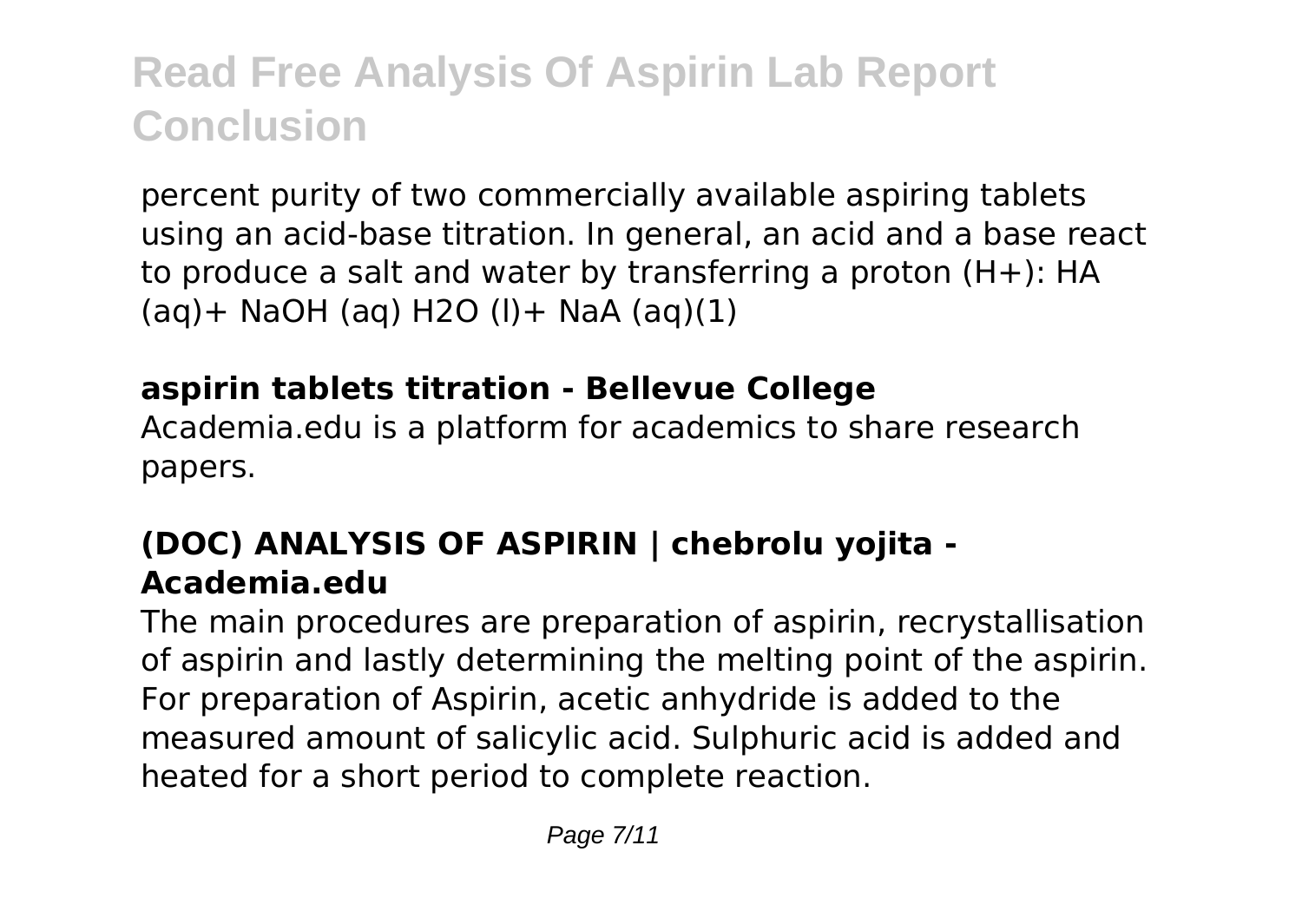### **Synthesis and Recrystallization of Aspirin | Lab Report**

Lab-Day/Time: - Lab-Partner:-- - ... Weigh out approximately 0.16 g of acetylsalicylic acid and record the exact mass on your report sheet or in ... Transfer the two aspirin pieces into two 125 mL Erlenmeyer flasks, and label the flasks Sample 1 and Sample 2.

### **1—Spectrophotometric-Analysisof- Commercial-Aspirin-**

Lab report (melting point) Analysis of a Substitution Reaction by Gas Chromatography Carbonylic Reduction of Vanillin via Sodium Borohydride Isolation and Characterization of Nutmeg Triglycerides Preparation and Purification of Ethanol Preparation of ... Ibuprofen Caffeine Aspirin Acetaminophe n Mixture 1 2.10 0.345 0.072 0.191 0. Mixture 2 3 ...

### **Organic Chemistry Laboratory Experiment: Tlc Analysis Of**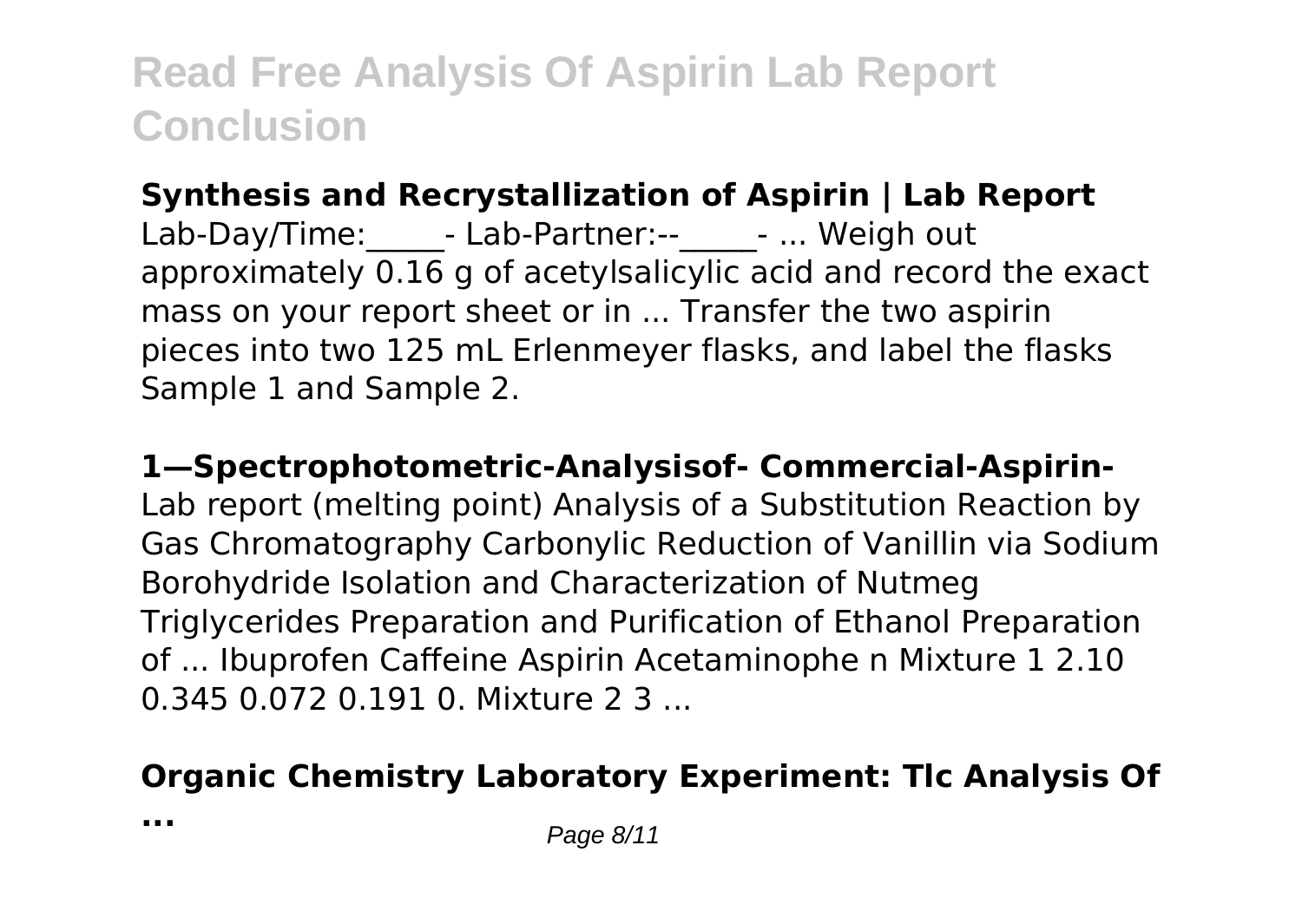The purpose of this experiment was to make aspirin via esterification, and to determine the percent yield we as a lab group made. Aspirin is an organic ester. An ester is a compound that is formed when an acid reacts with an alcohol, -OH group. Acetic anhydride reacts with Salicylic acid to yield the ester (aspirin).

#### **Preparation of Aspirin Lab Report - Academicscope**

Synthesis of Aspirin Lab Report. 8 August 2016. The goal of this experiment was to synthesize aspirin. In this experiment aspirin, also known as acetylsalicylic acid, was synthesized from salicylic acid and acetic anhydride. In the reaction the hydroxyl group on the benzene ring in salicylic acid reacted with acetic anhydride to form an ester functional group.

# **Synthesis of Aspirin Lab Report Free Essay Sample**

Colorimetric analysis of aspirin content in a commercial tablet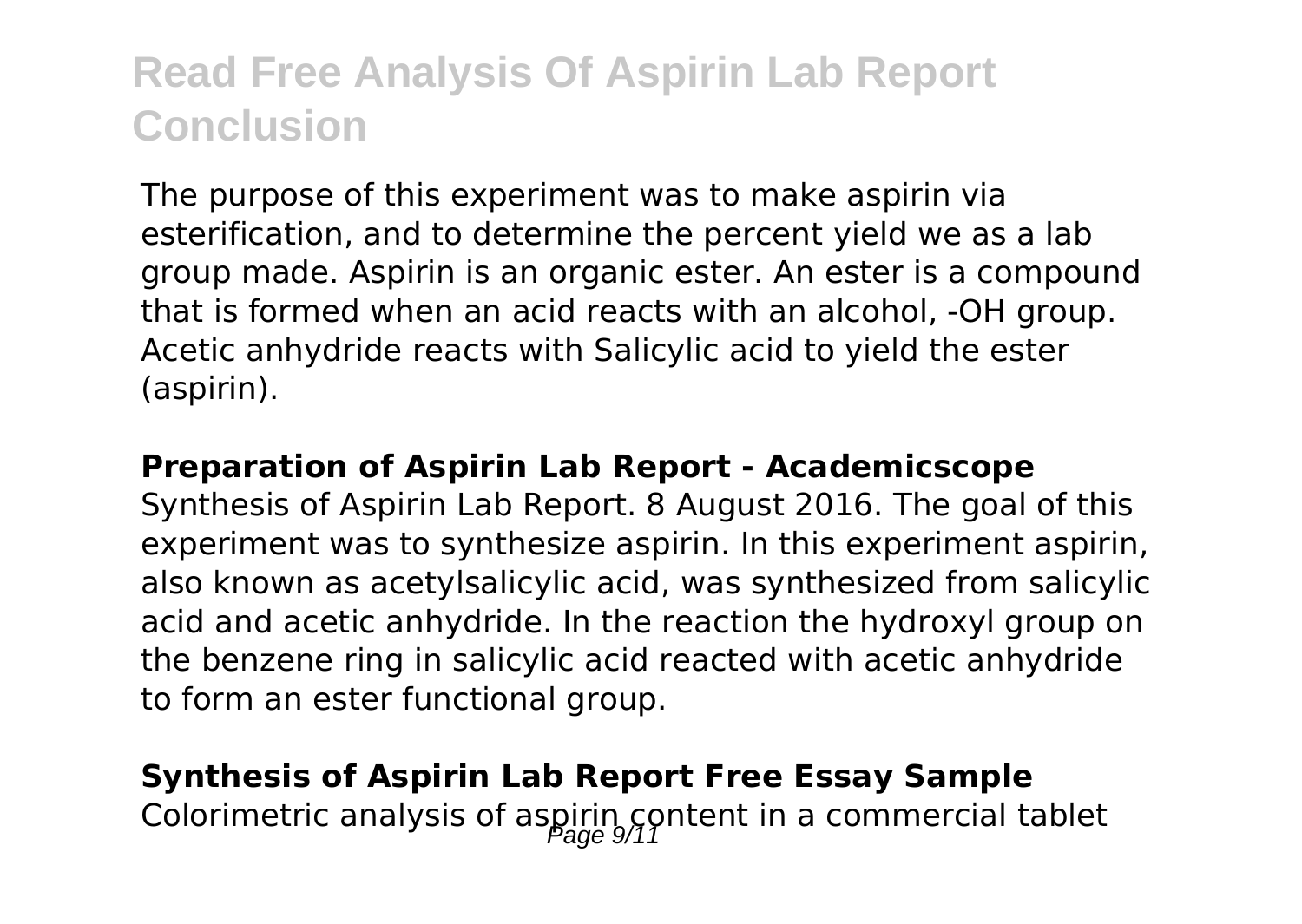v010214 Objective In this lab, you will prepare standard solutions, and use Beer's Law to construct a calibration curve You will determine molar absorptivity, and use your calibration curve to determine the aspirin content in a ….

### **Analysis Of Aspirin Lab Report Conclusion**

CHEM111L General Chemistry I Lab Rose-Hulman Institute of Technology Prof. Ross Weatherman

### **CHEM111L: Aspirin post-lab analysis - YouTube**

Aspirin is a drug that is usually used to relieve minor aches and pain and other medical uses such as anti-inflammatory medication. Aspirin is an ester that has high molecular weight and it not soluble in water hence the solid can be separated by crystallization process. Synthesis of Aspirin is known as esterification.